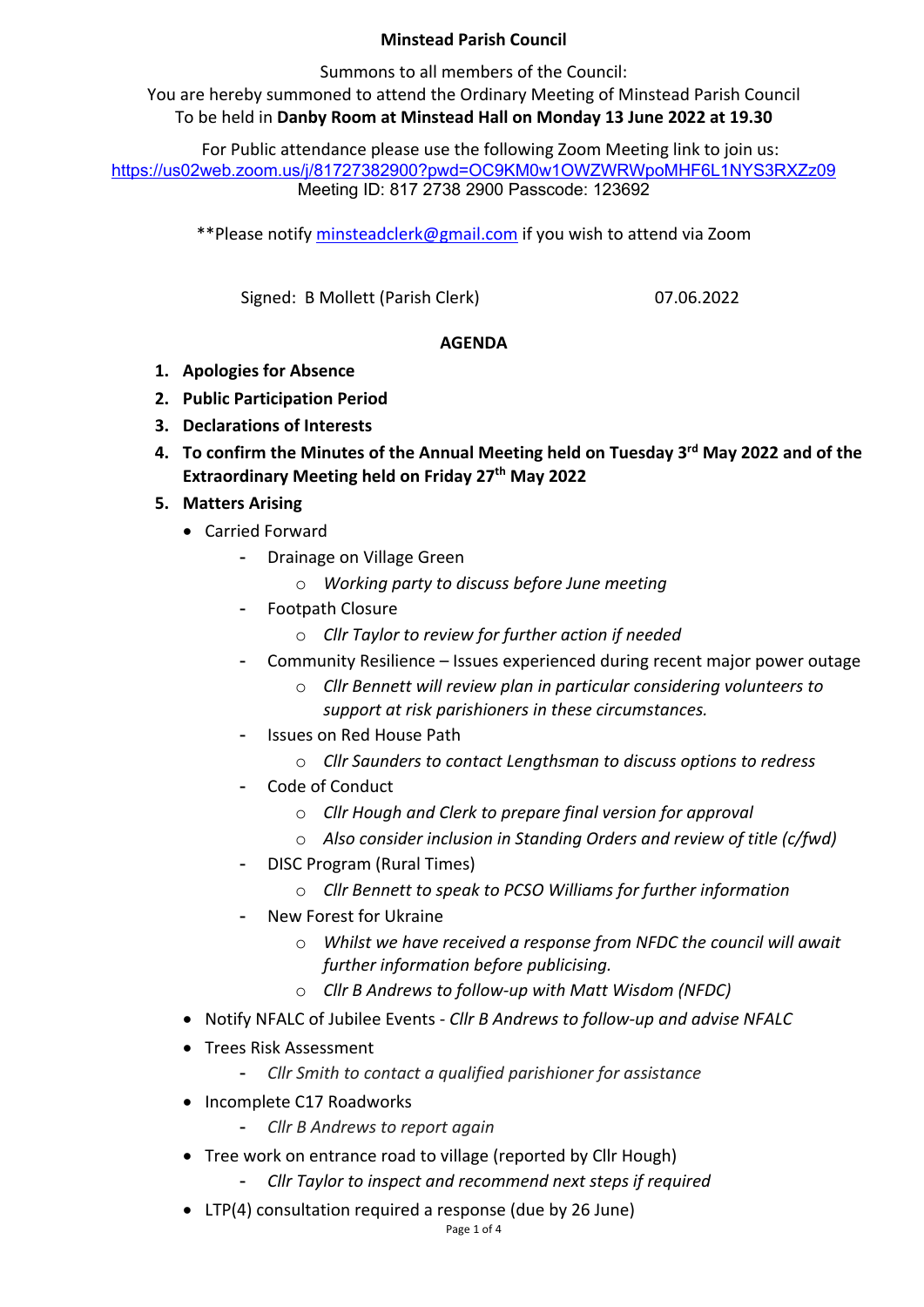- *Cllr Hough to draft with assistance from Cllr Taylor*
- "Take Your Litter Home" Signage Plans
	- *Cllr B Andrews to follow-up on any plans for removal*

# **6. Items Ongoing (For Updates)**

- Gigabit Scheme
- Queens Green Canopy (Green Group)
	- o Green Group to be established by Cllr Taylor and interested parishioners
	- o Cllr Taylor to invite Cllr Smith to join the group
	- o Group to consider waterways and regeneration of village entrances within its scope
- **7. Reports from County/District Councillors**
- **8. Reports from Parish Representatives**
- **9. Report from Lengthsman**
- **10. Village Fete** (raised by Cllrs Bennett and Taylor).
	- **Motion "To appoint Minstead Summer Fete Sub-Committee"** proposed by Cllr Bill Andrews
- **11. Regulatory Documents – Status Update**
- **12. Training Support for Clerk (refer attachment sent with agenda)**
	- **Motion "To support Clerk's training and associated costs"** proposed by Cllr Bill Andrews
- **13. Planning [See Appendix]**
- **14. Correspondence [See Appendix]**
- **15. Finance [See Appendix]**
- **16. Matters raised by Councillors**
- **17. Date of next Meeting: Monday 4 July 19:30**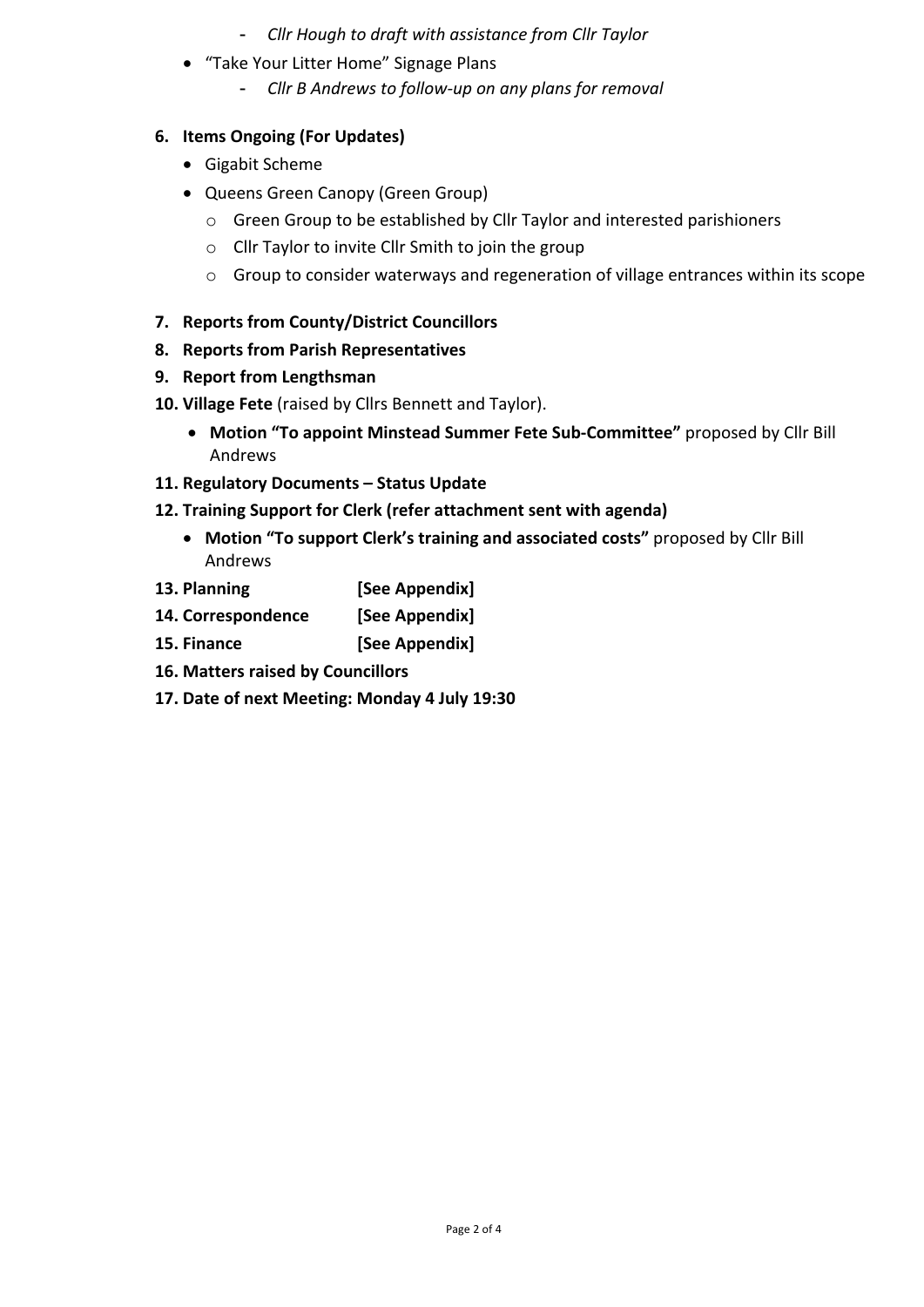### **APPENDIX**

# **13. Planning**

# **Decisions**

**None Applicable**

#### **Decision Awaited**

**18/00954** Petrol Station, Ringwood Road. Single storey rear extension to sales building to provide sandwich bar.

**21/00128** Mill Lane Cottage. 1no. outbuilding; demolition of 2no. outbuildings.

**21/01041** Broadwood, Church Lane, Minstead, SO43 7FY

**21/01081** Park Farm House, Lyndhurst Road, Minstead, Lyndhurst, SO43 7FY

**22/00037** LITTLE SKYMERS, STONEY CROSS PLAIN ROAD, NEWTOWN, MINSTEAD, SO43 7GF

**22/00254** Land Adjacent Brambletye, Emery Down, SO43 7GA

### **New Planning Applications**

**22/00201** Garden Cottage, Ringwood Road, Stoney Cross, Lyndhurst, SO43 7GN

Single storey extension; loggia; patio; replace 1no. window with doors

**22/00334** NORTH LODGE, LYNDHURST ROAD, MINSTEAD, SO43 7FY

Single storey extension; replacement post and rail fencing

#### **Trees**

**CONS/22/0225** Whitethorn, Church Lane, Minstead, Lyndhurst, SO43 7FY Fell 1 x Silver Birch tree

# **14. Correspondence**

New items for circulation New website for HALC